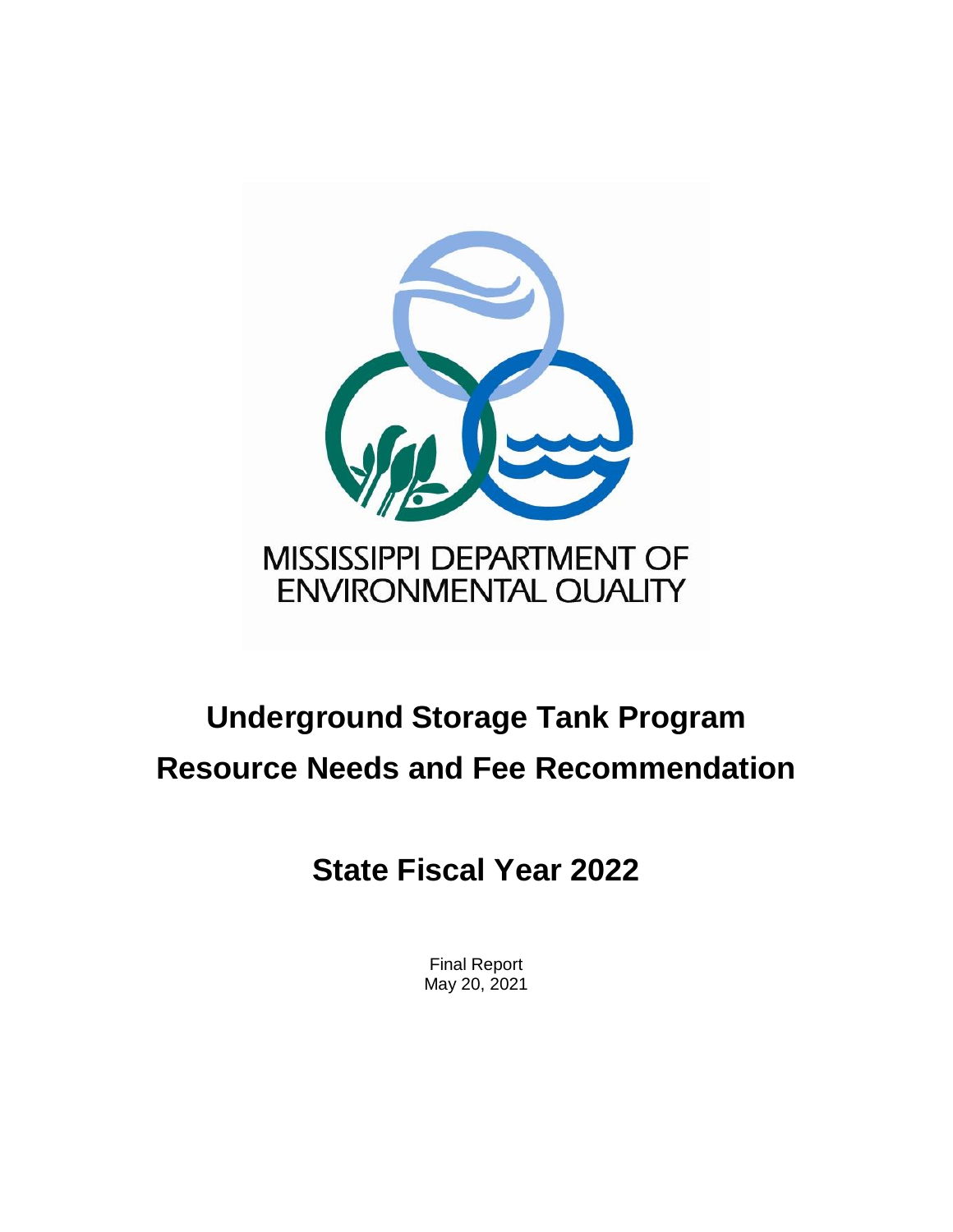### **TABLE OF CONTENTS**

| B. OUTREACH, FEE MANAGEMENT, AND REGISTRATION BRANCH  8 |  |
|---------------------------------------------------------|--|
|                                                         |  |
| D. UST PROGRAM PLANNING AND REGULATION DEVELOPMENT 11   |  |
|                                                         |  |
|                                                         |  |
|                                                         |  |
|                                                         |  |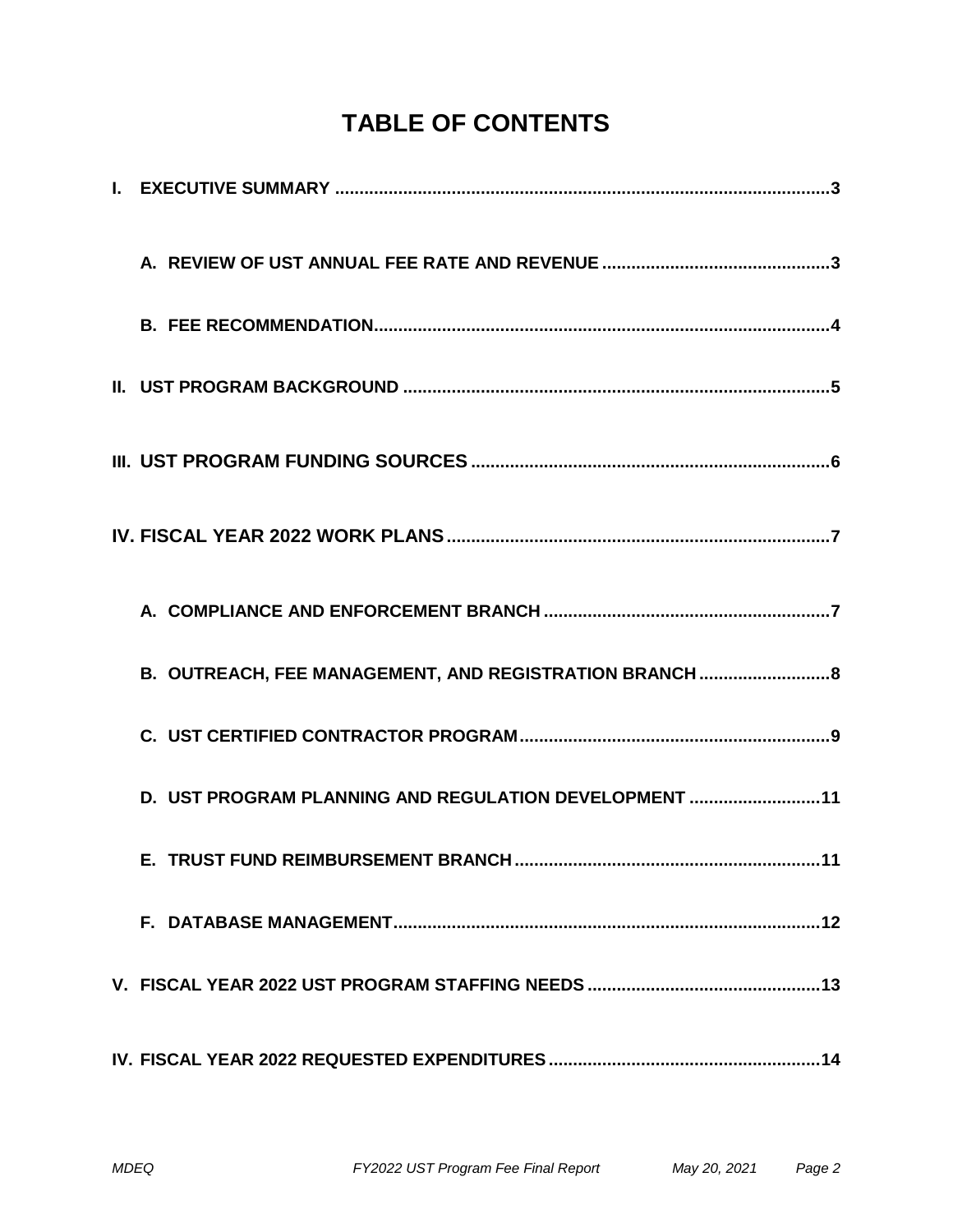#### **I. EXECUTIVE SUMMARY**

The Mississippi Department of Environmental Quality (MDEQ) prepared this annual report for the Commission on Environmental Quality (CEQ). The MDEQ and the Underground Storage Tank (UST) Advisory Council conducted a review of the UST fund balance, the UST work plan, estimated revenues, projected expenditures and estimated active USTs, and prepared a report to establish the UST annual tank fee recommendation for Fiscal Year (FY) 2022 (July 1, 2021 to June 30, 2022). This report includes an explanation and documentation supporting the fee recommendation.

#### **A. REVIEW OF UST ANNUAL FEE RATE AND REVENUE**

| <b>UST Program Tank Fee Review</b>                                                  |       |                      |                           |                        |  |  |
|-------------------------------------------------------------------------------------|-------|----------------------|---------------------------|------------------------|--|--|
| <b>Annual</b><br><b>Fiscal</b><br><b>Active USTs</b><br>Tank Fee<br>Year<br>per UST |       |                      | <b>Billed Tank Fees</b>   | <b>Actual Revenue*</b> |  |  |
| 2012                                                                                | \$100 | 7371                 | \$737,100                 | \$760,600              |  |  |
| 2013                                                                                | \$100 | 7254                 | \$725,400                 | \$757,050              |  |  |
| 2014                                                                                | \$100 | 7125                 | \$712,500                 | \$734,325              |  |  |
| 2015                                                                                | \$100 | 7082                 | \$708,200                 | \$749,000              |  |  |
| 2016                                                                                | \$100 | 6972                 | \$697,200                 | \$728,900              |  |  |
| 2017                                                                                | \$100 | 6935                 | \$693,500                 | \$720,625              |  |  |
| 2018                                                                                | \$100 | 6923                 | \$692,300                 | \$715,925              |  |  |
| 2019                                                                                | \$100 | 6875                 | \$687,500                 | \$711,100              |  |  |
| 2020                                                                                | \$100 | 8075**               | \$807,500                 | \$806,355              |  |  |
| 2021                                                                                | \$150 | 7985 **              | \$1,197,750               | \$1,130,300 (to date)  |  |  |
| 2022                                                                                | \$150 | 7885<br>(estimate)** | \$1,182,750<br>(estimate) | \$1,130,300 (estimate) |  |  |

The following is a review of UST annual fee rate and revenues:

\**Actual revenues include late tank fee payments that were not included in the original billed tank fees*

*\*\* Includes temporarily out of service USTs*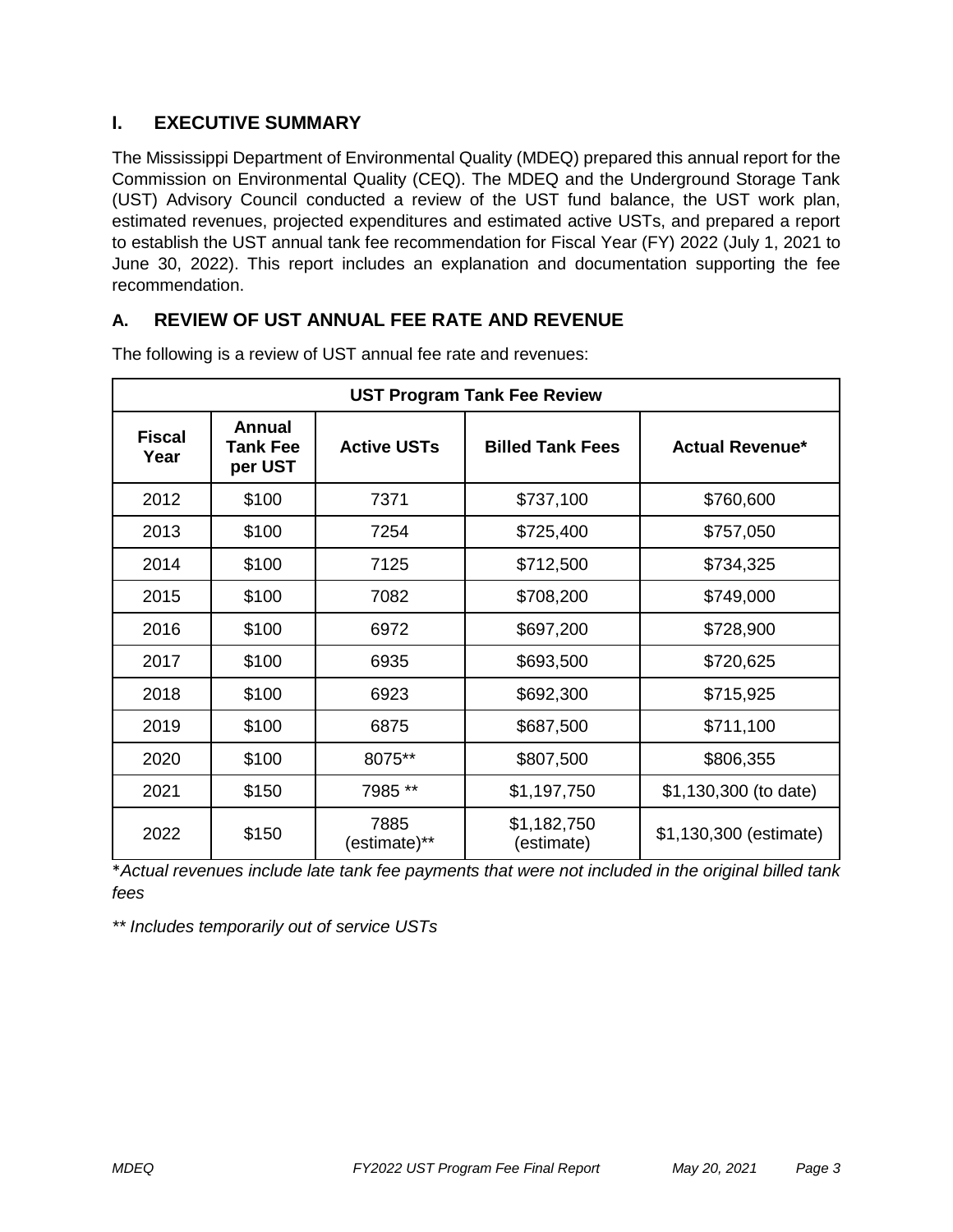#### **B. FEE RECOMMENDATION**

#### **Calculation of Fee Requirement**

| <b>Estimated FY2022 Starting Fund Balance</b> | \$  | 60,000    |
|-----------------------------------------------|-----|-----------|
| Estimated FY2022 Budget                       | \$  | 1,634,500 |
| Recommended Fee for FY2022                    | S   | 150/tank  |
| Estimated FY2022 Tank Fee Revenue             | \$. | 1,130,300 |
| Estimated FY2021 EPA LUST Prevention Grant    | \$  | 460,000   |
| FY2022 Ending Fund Balance                    | S   | 15,800    |

The UST Advisory Council has recommended that the annual UST tank fee for FY2022 should remain at \$150 per tank.

The starting fund balance for FY2021 was approximately \$130,000. The UST Tank Fee Fund had been predicted to be in a deficit status starting FY2021. However, due to significant staff turnover and associated salary savings, the FY2020 UST Program expenditures were \$510,000 below the UST Program projected budget; thereby allowing the estimated FY2022 starting fund balance of \$60,000.

The UST Advisory Council and MDEQ believe that based on historic UST Program spending and revenue collection amounts, the UST fee can remain at \$150 per active tank, assuming the FY2021 EPA LUST Prevention Grant is awarded by EPA.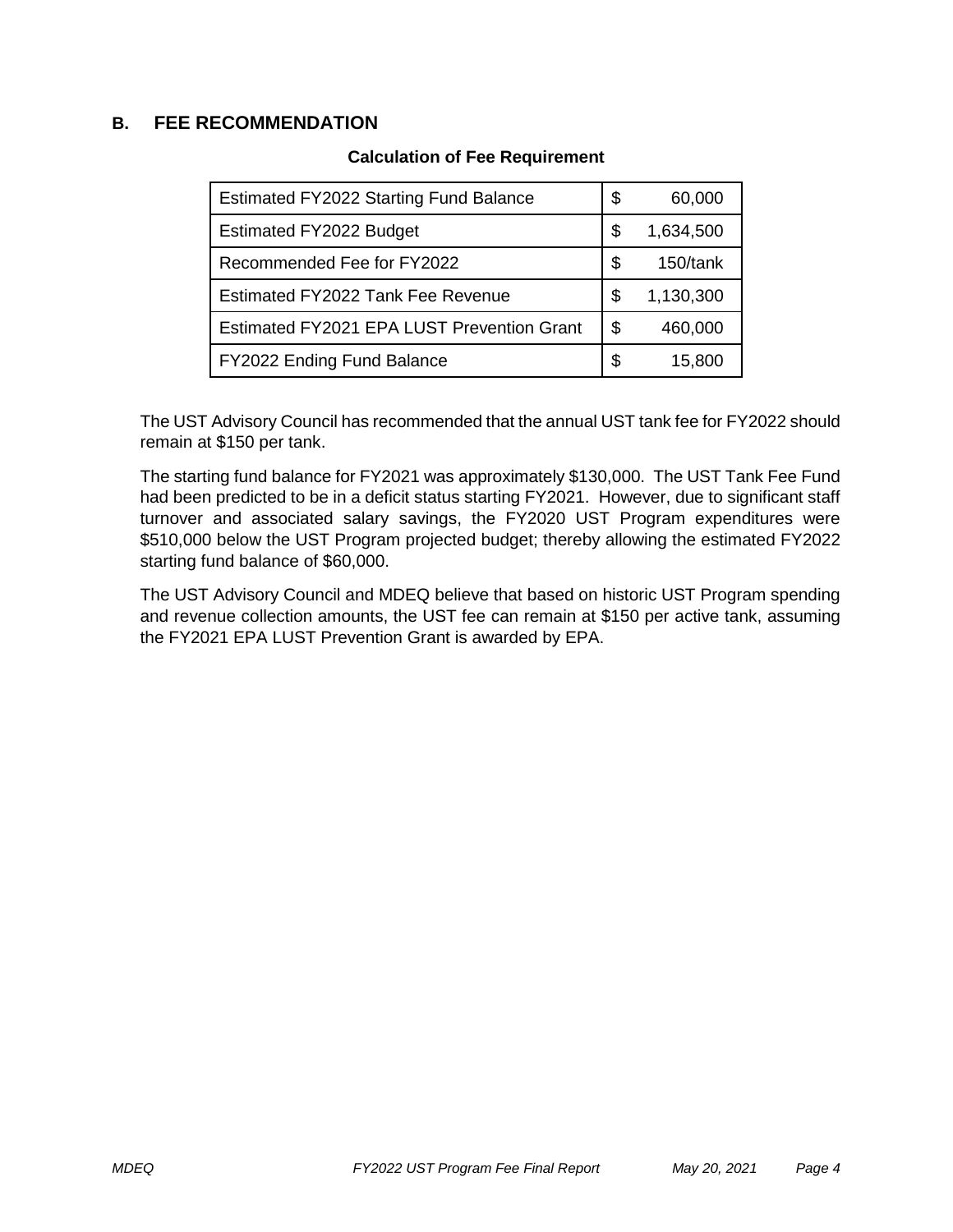#### **II. UST PROGRAM BACKGROUND**

The UST program creation occurred in 1988 by the Mississippi Underground Storage Tank Act of 1988, Section 49-17-401 through 49-17-435 (hereafter referred to as the "UST Law"). The UST program is tasked to regulate the UST community through: education, training and certification programs; routine inspection of all facilities; enforcement of compliance; and, assessment and remediation of contaminated media at Leaking USTs (LUST). The administrative costs associated with the UST Program are funded primarily through a tank fee. As with many other programs, unfunded federal mandates cause these administrative fees to increase.

For twenty-one (21) years (1998 to 2019), the UST fee remained at \$100/active tank. Beginning in 2009 with a trend to move from three (3) single compartment USTs (\$300 in annual tank fees) towards one (1) multi-compartment UST (\$100 in annual tank fee) the UST program has seen a corresponding steady decline in annual tank fee revenue.

In 2015, MDEQ forecast the UST Program would begin operating in a deficit in Fiscal Year 2019 if the tank fee was not increased. Therefore, MDEQ partnered with the UST Program stakeholders, the Mississippi Petroleum Marketers and Convenience Store Association (MPMCSA), to begin the legislative process to increase the annual tank fees. Through collaboration, it was determined the most effective means to determine appropriate annual UST fees would be through the creation of a UST Advisory Council that would work similar to the Title V Advisory Council that recommends the annual Title V Fees to the Commission.

After three legislative sessions, the 2018 Mississippi Legislative Session resulted in three (3) significant statutory changes to the MDEQ UST Program. The first statutory change created the Underground Storage Tank Advisory Council. The second statutory modification changed the annual UST fee structure. The established UST annual fee was changed from a flat rate of \$100 per tank/year to an annual fee ranging between \$100 per tank/year to \$200 per tank/year with the annual fee to be set by MDEQ's Commission on Environmental Quality (CEQ). The third statutory modification changed the definition of "active" to include USTs listed as temporarily out of service. This change allowed the UST Program to begin charging an annual tank fee for temporarily out of service USTs, as the UST Program is still required to monitor, inspect, and clean up temporarily out of service UST locations.

In May 2019, MDEQ began implementing the third statutory change that allowed annual billing for temporarily out of service USTs along with the active USTs. The Fiscal Year 2020 tank fee billing period saw an increase of billed annual fees of \$120,000 due to this statutory change. Also, in May 2019, a quorum of council members was named, which allowed the funding review process to begin.

In July 2019, the first UST Advisory Council meeting was held. The UST Advisory Council is comprised of five members that represent UST tank owners, UST contractors, and an UST engineering firm. The UST Council is responsible for determining funding needs and making recommendations to the CEQ regarding any changes in the annual UST fees.

In December 2019, the first UST Program Needs and Fee Recommendation Report was provided to the CEQ for review. In April 2020, the CEQ approved the UST Advisory Council's recommendation to increase the FY2021 tank fee to \$150 per active tank/year increasing annual tank fee revenue by \$378,395 for FY2021.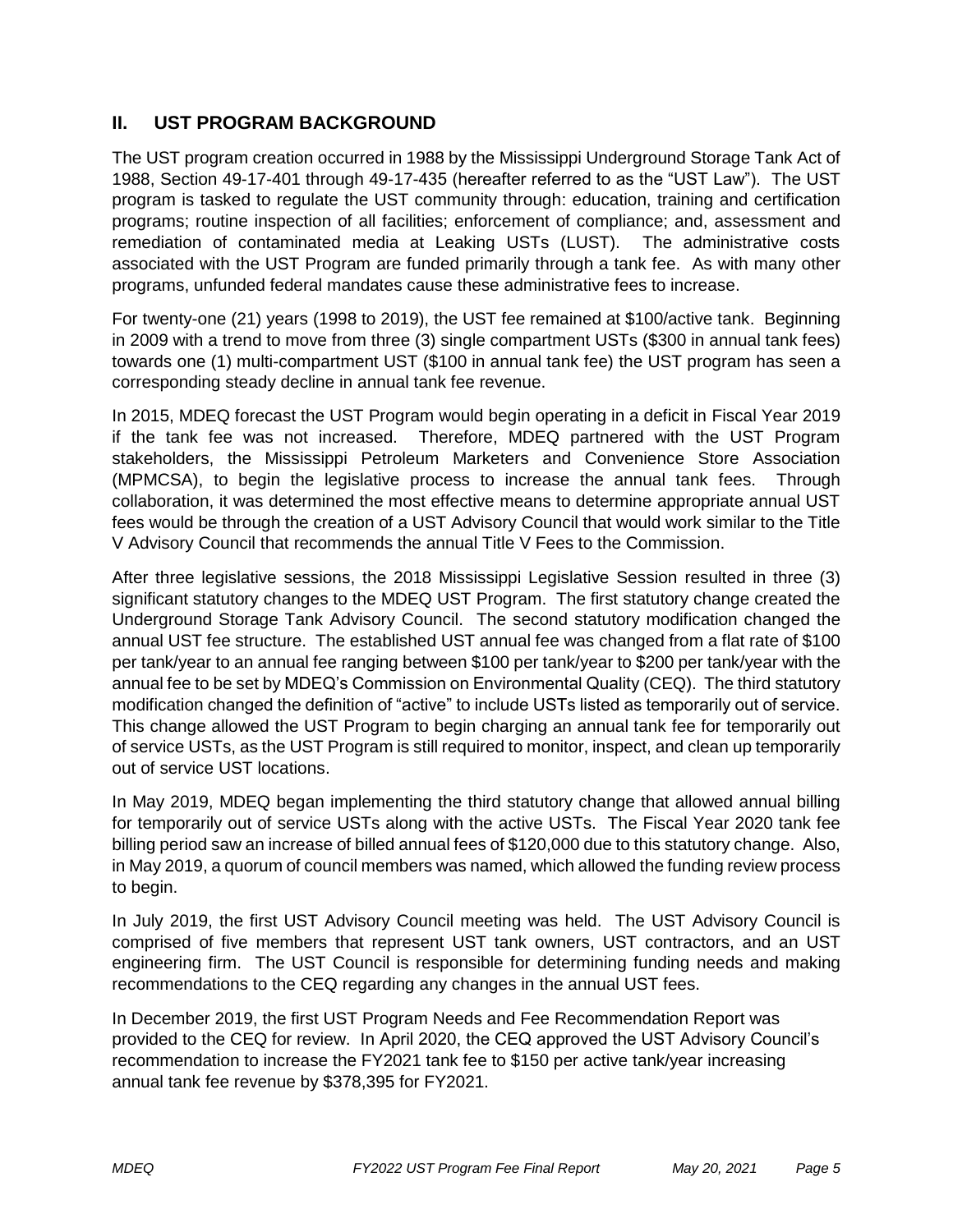#### **III. UST PROGRAM FUNDING SOURCES**

The UST tank fees and an Environmental Protection Agency (EPA) Leaking Underground Storage Tank (LUST) Prevention Grant fund the following MDEQ UST Programs:

- Compliance and Enforcement Branch,
- Field Services Division,
- Outreach, Fee Management, and Registration Branch,
- Certified Contractor Program,
- UST Program Planning and Regulation Development,
- Trust Fund Reimbursement, and
- Database Management.

The EPA LUST Prevention Grant has ranged from a high of \$650,000 for Federal Fiscal Year (FFY) 2011 to a low of \$460,000 in FFY 2015. The LUST Prevention Grant has remained at \$460,000 since FFY 2015. MDEQ has been notified that the EPA LUST Prevention Grant for FFY 2020 will remain at \$460,000 and is available for spending through September 2021.

The LUST Prevention Grant is different from other EPA Grants, as the grant itself is not available for funding during the current FFY (i.e. the FFY 2019 Grant is not available for spending until October 2019 – the start of FFY 2020). In the last three (3) years of EPA budget reviews, the LUST Prevention Grant has been proposed for elimination if a budget reduction is necessary for EPA. However, since the elimination has not occurred to date, the UST Advisory Council will recommend a tank fee with the anticipation that MDEQ will receive the FFY 2021 EPA LUST Prevention Grant at \$460,000.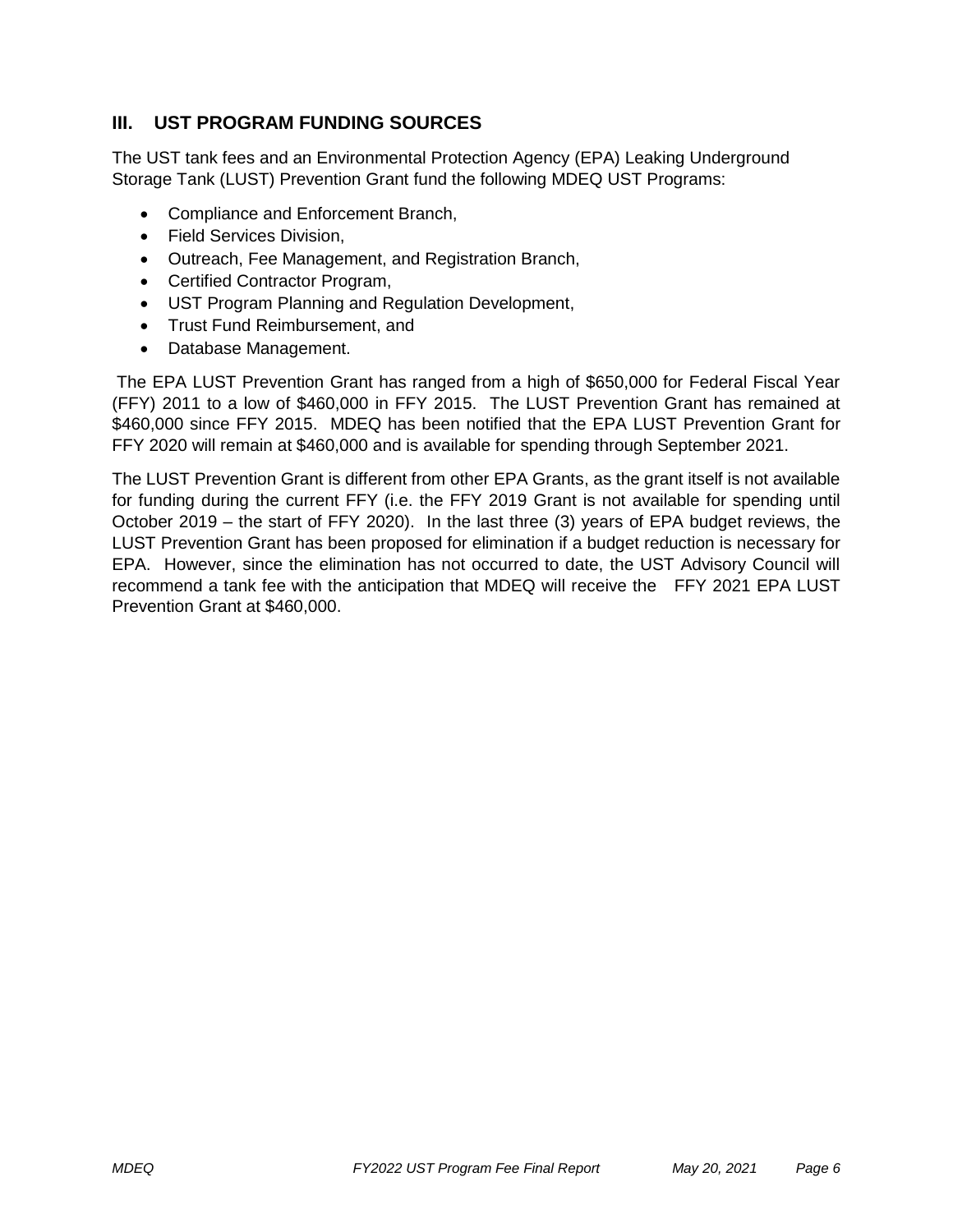#### **IV. FISCAL YEAR 2022 WORK PLANS**

Fiscal Year 2022 work plans developed for the UST Program functional areas include the Compliance and Enforcement Branch; the Field Services Branch; the Outreach, Fee Management, and Registration Branch; the UST Certified Contractor Program; UST Planning; Trust Fund Reimbursement; and Database Management. Work in these functional areas is provided by the Groundwater Assessment and Remediation Division (GARD) and Field Services Division.

#### **A. Compliance and Enforcement Branch**

For FY2022, approximately 2980 underground storage tank facilities are expected to be in operation or temporarily out of service and subject to the Underground Storage Tank Act, requiring these facilities to be routinely inspected by MDEQ staff. The EPA LUST Prevention Grant Work Plan requires each operating facility to be inspected at least once every three (3) years. Therefore, approximately 994 facilities must be inspected in FY2022.

The UST facility compliance inspections are conducted by five (5) inspectors in the Field Services Division and one (1) GARD Division staff member. The inspections involve physical inspection of all components of the UST system including fuel dispensers, piping, tanks, and ancillary equipment, and review of the monthly, bi-monthly, yearly and every three-year monitoring records. Inspectors also provide oversight on new UST system installation, UST system repairs, general assistance, and outreach activities for the tank owners and operators, to assist them in monitoring their UST equipment.

The Compliance and Enforcement Branch in GARD is responsible for:

- reviewing all UST facility compliance reports and issuing Notices of Violations (NOV) for deficiencies discovered during the time of the inspection;
- establishing civil penalties based on the compliance inspections in accordance with the MDEQ UST Enforcement Management System (EMS);
- conducting Administrative Conferences for enforcement matters;
- performing follow-up inspections as needed to ensure the facility has re-gained compliance with UST regulations;
- issuing delivery prohibition (red tag program) notices which prohibit the delivery of fuel to UST systems that have inadequate UST system components, are delinquent in paying annual tank fees for more than 90 days, or the facility has remained out of compliance with UST Regulations for more than 60 days;
- conducting quarterly UST Compliance Workshops that either allow first time violators (tank owners that received their first NOV in the last three (3) years) to receive UST training in lieu of a monetary penalty, or provide Compliance Manager certification;
- oversight of UST certified contractors to ensure they are conducting UST system repairs, UST system installations, and UST system closures in accordance with UST regulations and industry standards.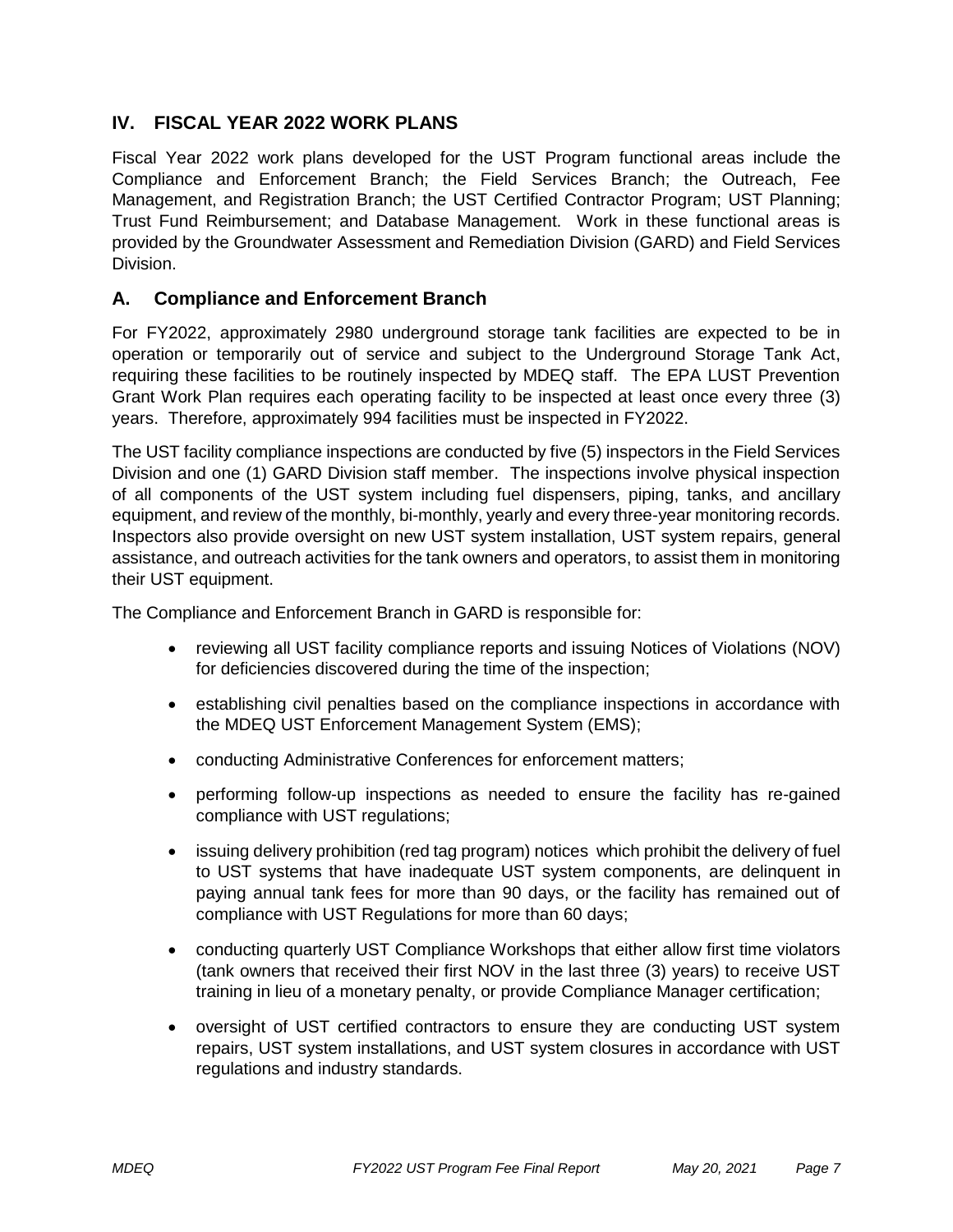| <b>Activities</b>                           | <b>Completed in</b><br><b>FY2020</b> | <b>Expected in</b><br>FY 2022 |  |
|---------------------------------------------|--------------------------------------|-------------------------------|--|
| <b>Inspections of UST Facilities</b>        | 1182                                 | 1000                          |  |
| <b>Civil Penalties Collected</b>            | \$123,807                            | \$200,000                     |  |
| Notices of Violations*                      | 393                                  | 450                           |  |
| <b>Issuance of Delivery Prohibition</b>     | 207                                  | 200                           |  |
| <b>UST Compliance Workshop</b><br>Attendees | 100                                  | 200                           |  |

#### **Compliance and Enforcement Branch Activities**

*\*In lieu of creating a separate penalty order and NOV for each individual facility, both the penalties and NOVs are created based on the tank owner, as several tank owners own multiple facilities. Therefore, one order or one NOV can represent a number of UST facilities.*

New regulations for UST systems will become effective in October 1, 2021 (as stipulated in the Federal UST regulations). MDEQ anticipates these new regulations will result in an increase of violations and penalties consistent with previous years of new regulation implementation.

Workshop attendees should also increase as FY2020 saw the cancellation of the quarterly UST Compliance in March 2020 and June 2020 due to the Coronavirus.

#### **B. Outreach, Fee Management, and Registration Branch**

For FY2022, MDEQ anticipates approximately 7,975 USTs will be operating or temporarily out of service at 2,980 UST facilities which will be operated by approximately 1,450 tank owners. The Outreach, Fee Management, and Registration Branch has a wide variety of responsibilities for coordinating outreach to all the tank owners.

Registration is similar to MDEQ's Permitting Division. The tank owner is required to register any new UST system at a new facility and any new UST components such as a new tank or new piping at an existing facility. If any changes to the UST system occur as a result of a repair, modification, or upgrade, an updated registration form must be submitted and entered into the UST database to maintain an accurate description of all equipment at a UST Facility. The registration process also records any changes in tank ownerships. Close to ten percent (10%) of facility ownerships are transferred each year. This affects all branches in the UST Program. Finally, if a tank or piping is taken out of service, there is a closure process that must be followed in accordance with UST regulations. This branch also records all UST closures and reviews all associated sampling, to verify a release to the environment has not occurred from the UST system.

This branch also manages the annual tank fees associated with the UST facilities. Since several tank owners own multiple facilities, invoices are created for each tank owner, summarizing UST inventory at each facility. Annually, this branch coordinates the invoices with MDEQ Administrative Division and ABG20 to generate the invoices. The Fee Management group sends out all invoices, coordinates the payments with ABG20, and processes any credits,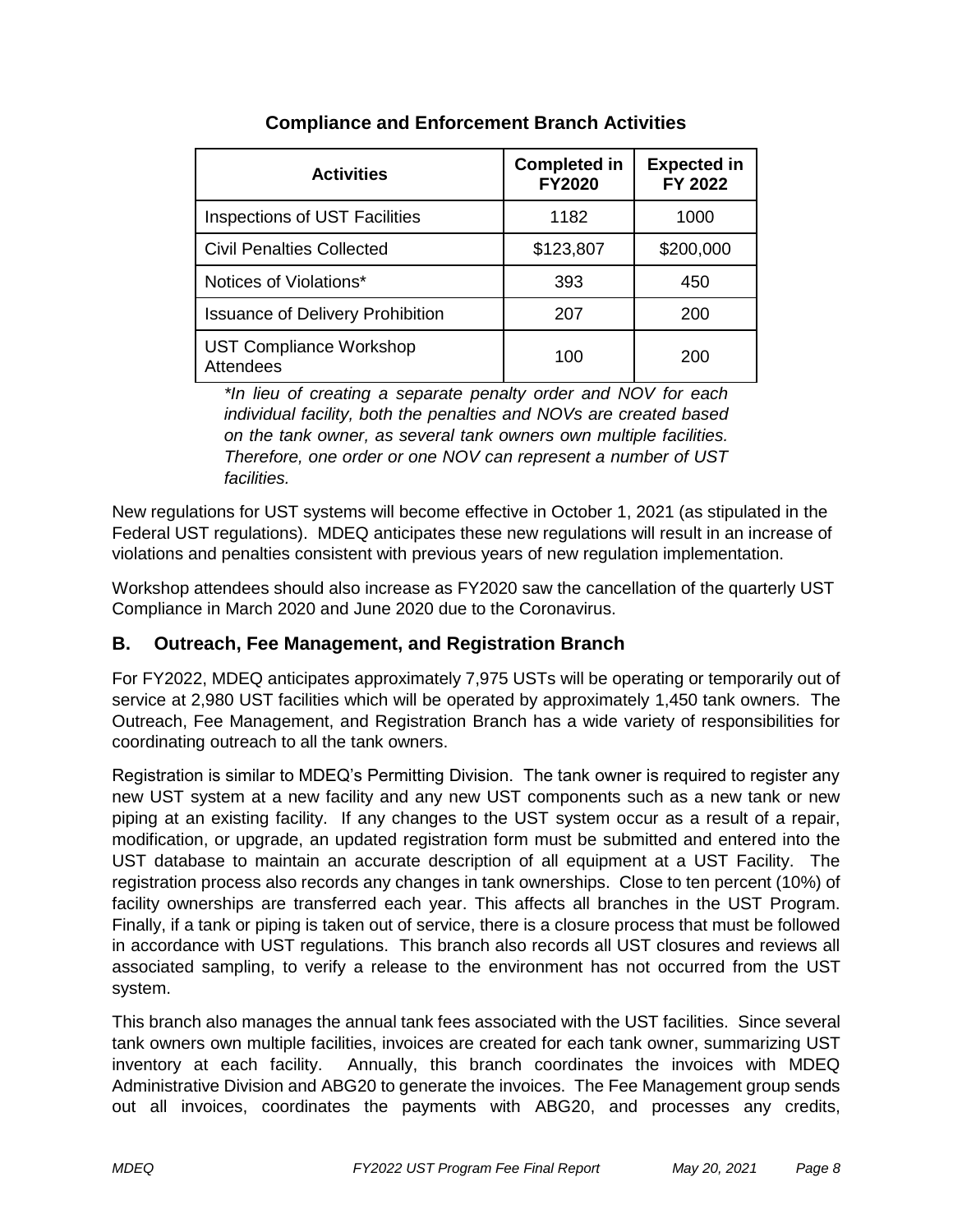overpayments, or misapplied payments. They also coordinate invoices throughout the year for tanks installed after the annual billing is mailed in May of each year. Once the invoice has been paid and the Fee Management group has determined that the UST facility is in good standing with the UST Program, a "Certificate of Operation" is sent to each tank owner for each facility. The "Certificate of Operation" expires each year on July 1, and must be provided and displayed at each operating UST facility for the facility to receive a fuel delivery. The fuel delivery company, fuel truck driver, and the tank owner can receive a monetary penalty for failure to post or verify a valid "Certificate of Operation".

In conjunction with the Compliance and Enforcement Branch, the Outreach staff mail out monthly "Compliance Assistance Program" (CAP) reminders to participating tank owners. CAP is a voluntary program where tank owners can participate in receiving reminders of the annual and triennial testing requirements at their UST facilities. Once the tank owner has conducted the required annual testing (specific to the UST system at their facility which is tracked by the UST database), they submit the results to MDEQ. The Outreach staff is responsible for mailing out the monthly reminders and entering in the data once the passing test dates are received.

| <b>Activities</b>                                                         | <b>Completed in</b><br><b>FY2020</b> | <b>Expected in</b><br>FY 2022 |  |
|---------------------------------------------------------------------------|--------------------------------------|-------------------------------|--|
| <b>Registration of New UST Facilities</b>                                 | 23                                   | 30                            |  |
| Notice of Intents for New UST systems                                     | 57                                   | 30                            |  |
| Change in Ownership Registration                                          | 172                                  | 160                           |  |
| <b>Closure Reports</b>                                                    | 63                                   | 60                            |  |
| <b>Certificates of Operation</b>                                          | 2974                                 | 2980                          |  |
| Payment Processing (includes credits,<br>advances, and late fee payments) | 4729                                 | 4650                          |  |
| Compliance Assistance Program Letters                                     | 744                                  | 1000                          |  |

**Outreach, Fee Management, and Registration Activities**

Due to the Coronavirus outbreak, MDEQ experienced an increase of Notice of Intents for New UST systems due to the re-scheduling of the UST system installations and associated changes in selected UST Certified Contractors. Additionally, the Compliance Assistance Program letters could not be processed for a two-month period.

#### **C. UST Certified Contractor Program**

MDEQ regulates the persons who conduct work on UST systems through 11 Miss. Admin. Code Pt. 5, Ch. 3, "Underground Storage Tank Regulations for the Certification of Persons Who Install, Alter, Test, and Permanently Close Underground Storage Tanks." To become a Mississippi UST Certified Contractor, an individual must attend MDEQ approved third party training courses, document experience working for a certified contractor, document certifications with specific testing procedures (manufacturer certification), possess and verify contractor's insurance, and pass an MDEQ examination specific to the certification licensure. The license is valid for up to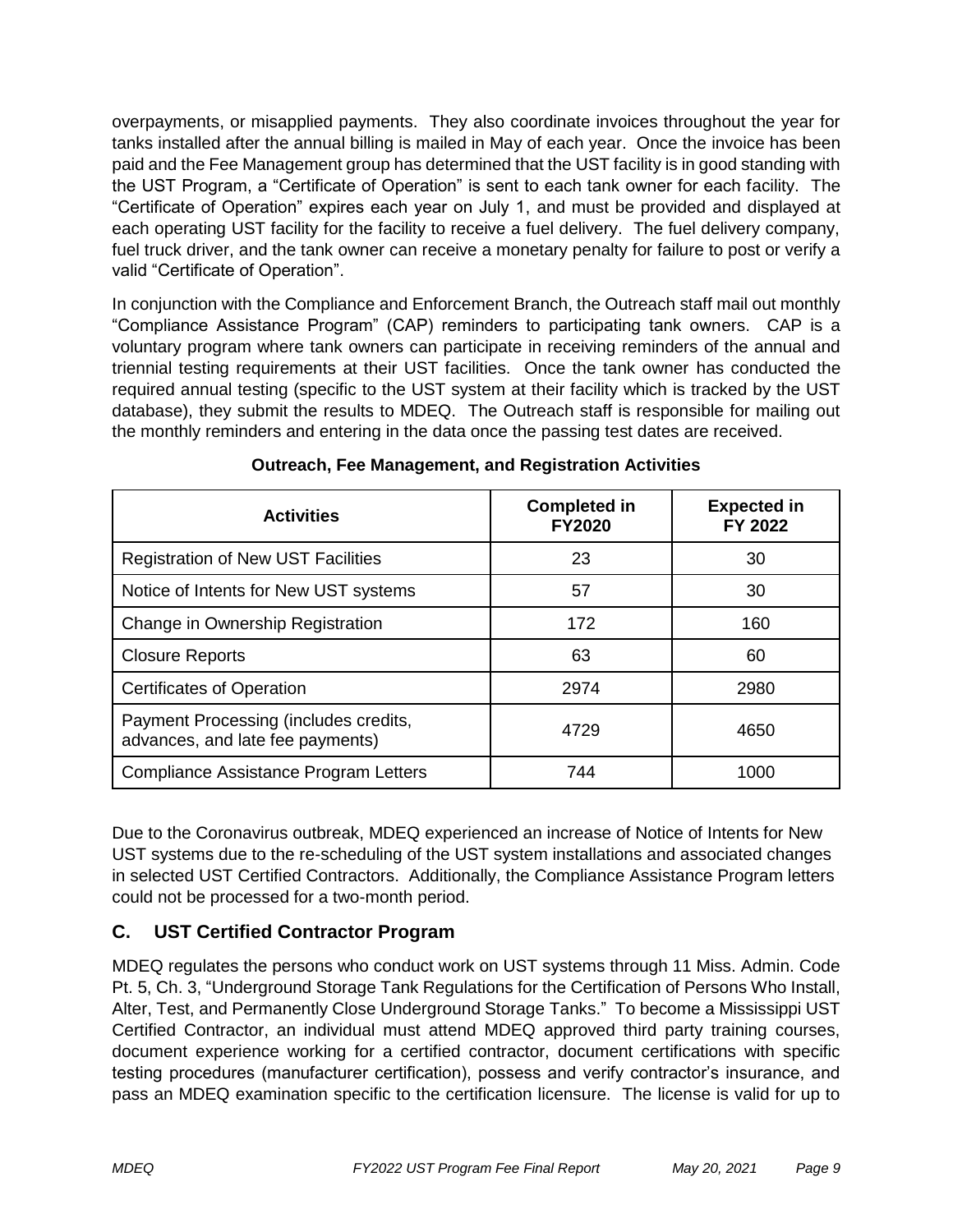two (2) years. Renewal of the licensure requires continuing education, updates to manufacturer licensing/testing, a renewal application to MDEQ, and updated contractor insurance information.

GARD staff in the Outreach Branch conduct the testing, verification of information, license issuance, renewal reminders, license revocations for failure to re-apply, and renewal licensing. The Compliance and Enforcement Branch GARD staff conduct on-site inspections of certified contractor work, conduct administrative conferences for any certified contractor issues discovered, and establish any corrective action or license revocation for failure to perform work in accordance with regulatory requirements.

The Certified Contractor Program also includes the licensure of Environmental Response Action Contractors (ERACs). An ERAC is a person or company who has been approved by the Commission to carry out any response actions for UST motor fuel releases that can be reimbursed through the Mississippi Groundwater Protection Trust Fund Program. GARD staff review new applications for ERACs, which require UST assessment and clean-up experience documentation, at least one million dollars (\$1,000,000) of professional liability insurance, a full time Mississippi Professional Engineer (PE) or Registered Professional Geologist (RPG) on staff, and verification that the ERAC will follow MDEQ UST Standard Operating Procedures. ERAC licenses expire every two (2) years, and require frequent updates when PE or RPG staff changes or professional liability insurance expires.

As of August 2012, all operating UST facilities are required to have a Compliance Manager who is responsible for the oversight of the UST system at each facility. The Compliance Manager is responsible for understanding the regulatory requirements for UST systems and should be able to contact appropriate persons when issues with the UST system occur. The Outreach Branch is responsible for maintaining the database of active Compliance Managers., This includes adding new Compliance Managers certified through our Compliance Workshop or through third party training, entering re-training events for Compliance Managers, and modifying Compliance Managers when personnel changes occur at UST facilities.

| <b>Activities</b>                                  | <b>Completed</b><br>in FY2020 | <b>Expected</b><br>in FY 2022 |
|----------------------------------------------------|-------------------------------|-------------------------------|
| UST Certified Contractor New Licensures            | 58                            | 60                            |
| <b>UST Certified Contractor Renewals</b>           | 218                           | 220                           |
| <b>UST Certified Contractor Corrective Actions</b> | 3                             | 10                            |
| <b>ERAC Applications</b>                           | 0                             |                               |
| <b>ERAC Renewals</b>                               | 35                            | 35                            |
| New Compliance Managers                            | 80                            | 100                           |
| <b>Existing Compliance Managers</b>                | 2413                          | 2600                          |

#### **UST Certified Contractor Activities**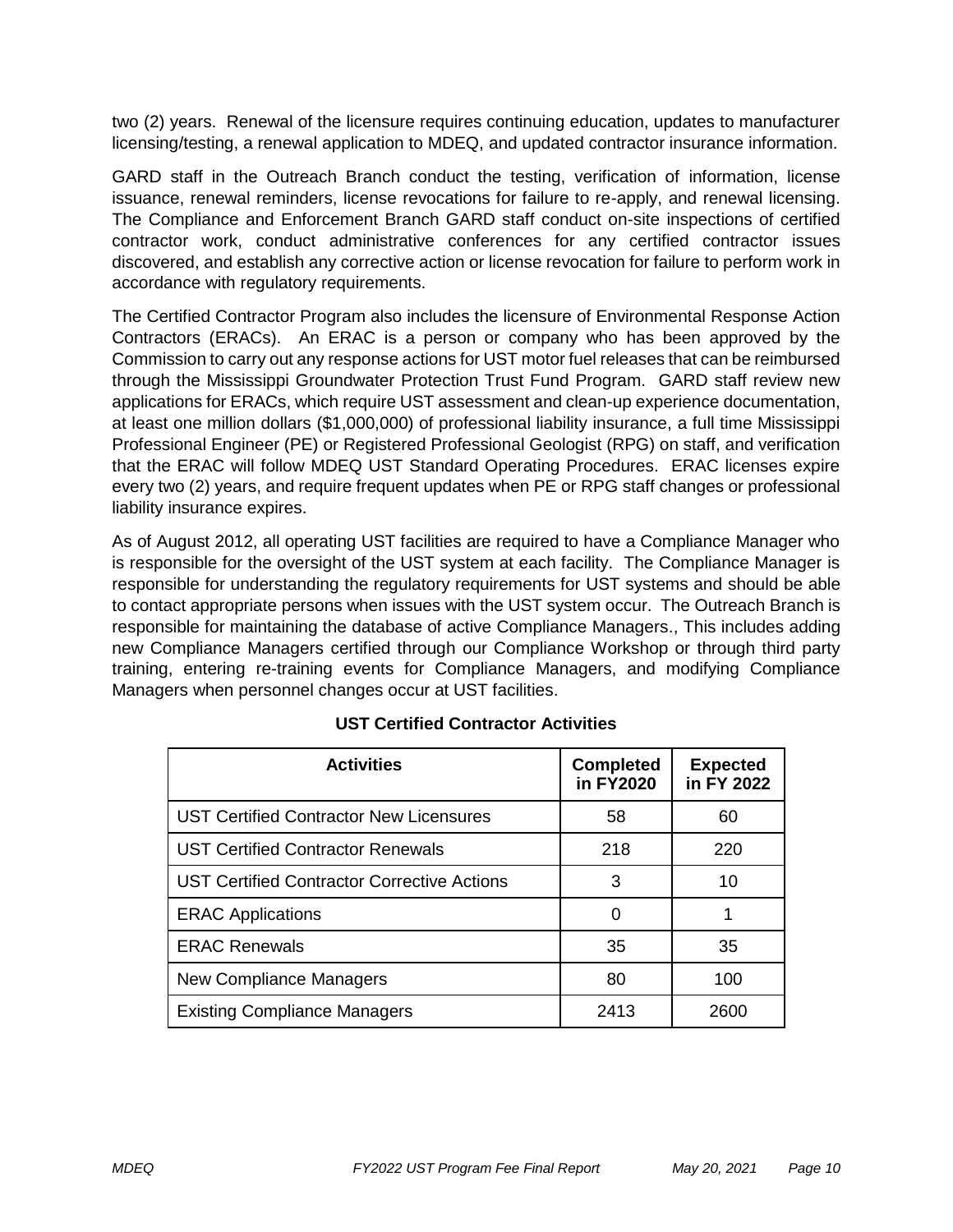#### **D. UST Program Planning and Regulation Development**

The MDEQ is responsible for the development and adoption of state regulations to incorporate the requirements of the Solid Waste Disposal Act and the UST provisions of the Energy Policy Act of 2005. This is accomplished through the state's rulemaking process, working with the federal approval of the state program.

UST program planning efforts also include the annual tank fee evaluation with resource review; work plan developments and work completion reviews; division and program specific budgeting; annual reporting for the public, EPA, MDEQ, and Mississippi Legislature; and completion of processes to meet new regulatory requirements.

| UST Regulatory Changes effective<br>October 1, 2021 | Modification of the UST Inspector Checklist to address<br>items listed below:<br>Finalization of the Annual Walkthrough Inspection<br>$\bullet$<br><b>Report Form</b><br>Finalization of the Monthly Walkthrough<br>$\bullet$<br><b>Inspection Report Form</b><br><b>Finalization of Containment Sump Testing</b><br>$\bullet$<br>Documentation |  |  |  |
|-----------------------------------------------------|-------------------------------------------------------------------------------------------------------------------------------------------------------------------------------------------------------------------------------------------------------------------------------------------------------------------------------------------------|--|--|--|
|                                                     | Coordination with MDEQ Environmental Permits Division<br>for disposal of containment sump testing waters                                                                                                                                                                                                                                        |  |  |  |
|                                                     | Notification & Registration procedures for Emergency<br>Power Generator tanks to retrofit for a form of release<br>detection                                                                                                                                                                                                                    |  |  |  |
| <b>Trust Fund Regulations</b>                       | Modification to the Trust Fund Regulations to specify<br>substantial compliance and include policy practices for<br>reimbursement                                                                                                                                                                                                               |  |  |  |

#### **Anticipated FY2022 UST Program Planning and Regulation Development Activities**

#### **E. Trust Fund Reimbursement Branch**

MDEQ is responsible for the management of the Mississippi Groundwater Protection Trust Fund (Trust Fund). The Trust Fund reimburses registered tank owners/operators, who are in substantial compliance with the UST Regulations, for reasonable and necessary costs incurred to determine the extent of, and to clean up, contamination resulting from releases of motor fuels from USTs, where those releases pose a threat to the environment or a threat to the public health, safety or welfare. The Trust Fund serves as an alternative source of financial responsibility for owners/operators of USTs containing motor fuel, and it provides a fund from which to pay for third party damages caused by releases of motor fuels when a final judgment has been obtained according to UST statute.

GARD staff manages the Trust Fund by the pre-approval of all proposed activities and costs associated with those activities. Trust Fund Reimbursement staff review all scopes of work, once the MDEQ project manager has approved the technical merits of proposed activities. They establish the maximum allowable costs for the completion of each activity and issue the work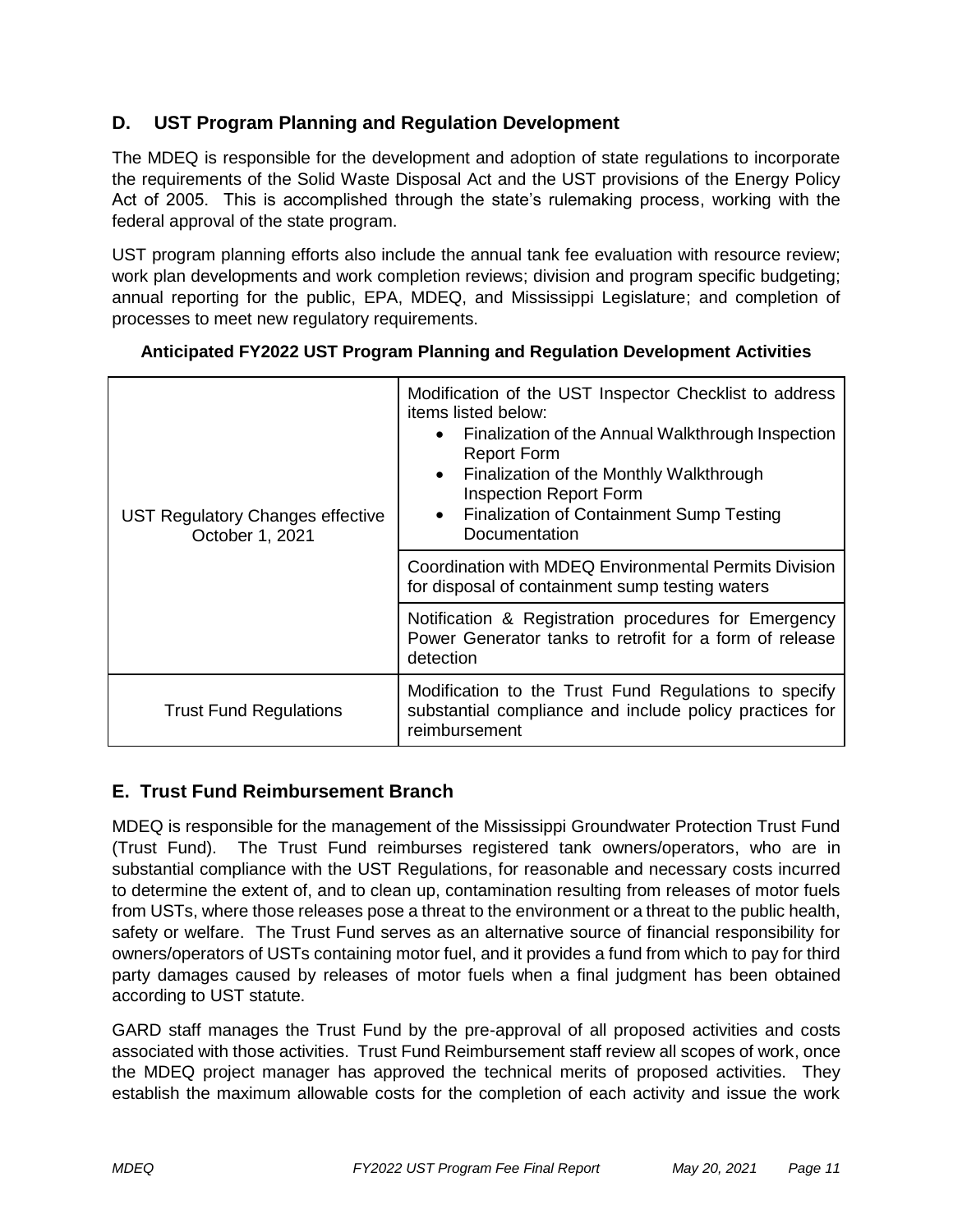order letter to initiate the work. Once the work is complete and the MDEQ project manager has reviewed and verified the technical aspects of the work completed, the Trust Fund Reimbursement staff reviews the associated invoices to ensure they meet the pre-approved costs and limitations set in the initial work order.

| <b>Activities</b>                | <b>Completed in</b><br><b>FY2020</b> | <b>Expected in</b><br>FY 2022 |  |
|----------------------------------|--------------------------------------|-------------------------------|--|
| <b>Trust Fund Eligible Sites</b> | 240                                  | 245                           |  |
| <b>Work Orders Issued</b>        | 256                                  | 280                           |  |
| <b>Invoices Processed</b>        | 590                                  | 700                           |  |
| <b>Money Committed</b>           | \$7,890,469                          | \$8,500,000                   |  |
| Total Payments (in dollars)      | \$7,848,493                          | \$8,500,000                   |  |

#### **Trust Fund Reimbursement Activities**

In FY2020, the UST Technical Services Branch I and II lost their supervisors due to retirements. This loss coupled with the Coronavirus led to delays in hiring their replacements resulting in decreased number of work orders requested and associated invoices. As all vacant positions in the UST Technical Services Branches are filled, it is anticipated the Trust Fund reimbursement activities will increase in FY2022.

#### **F. Database Management**

The UST Program maintains an application referred to as the Mississippi Underground Storage Tank Environmental Records (MUSTER) system. The current MUSTER system provides support for the daily operations of the UST Program to track and manage facilities, owners, tanks, pipes, and companies and contacts, associated with the operation of the underground storage tank systems in Mississippi. This system generates all correspondence, inspection reports, and work orders for assessments and remediation. It also supports all accounting functions associated with tank fee management and reimbursement from the Trust Fund. In FY2020, MDEQ completed a new design document for a re-write of MUSTER application to meet current needs by adding new functionality and upgrading the platform for the application. The re-design should begin first quarter of calendar year 2021.

| <b>UST Regulatory Changes effective</b><br>on October 1, 2021 | Finalization of the UST Inspector Checklist to add:<br>Annual Walkthrough Inspection Report<br>$\bullet$<br>Monthly Walkthrough Inspection Report<br>$\bullet$<br>Three Year Containment Sump Testing<br>$\bullet$<br>Release Detection for Emergency Power<br>$\bullet$<br>Generator tanks |  |  |
|---------------------------------------------------------------|---------------------------------------------------------------------------------------------------------------------------------------------------------------------------------------------------------------------------------------------------------------------------------------------|--|--|
|                                                               | Modifications to Compliance and Enforcement penalty<br>calculations and letters for new testing requirements                                                                                                                                                                                |  |  |
|                                                               | Addition of data fields for new testing requirements                                                                                                                                                                                                                                        |  |  |

#### **Planned FY2022 Database Management Activities**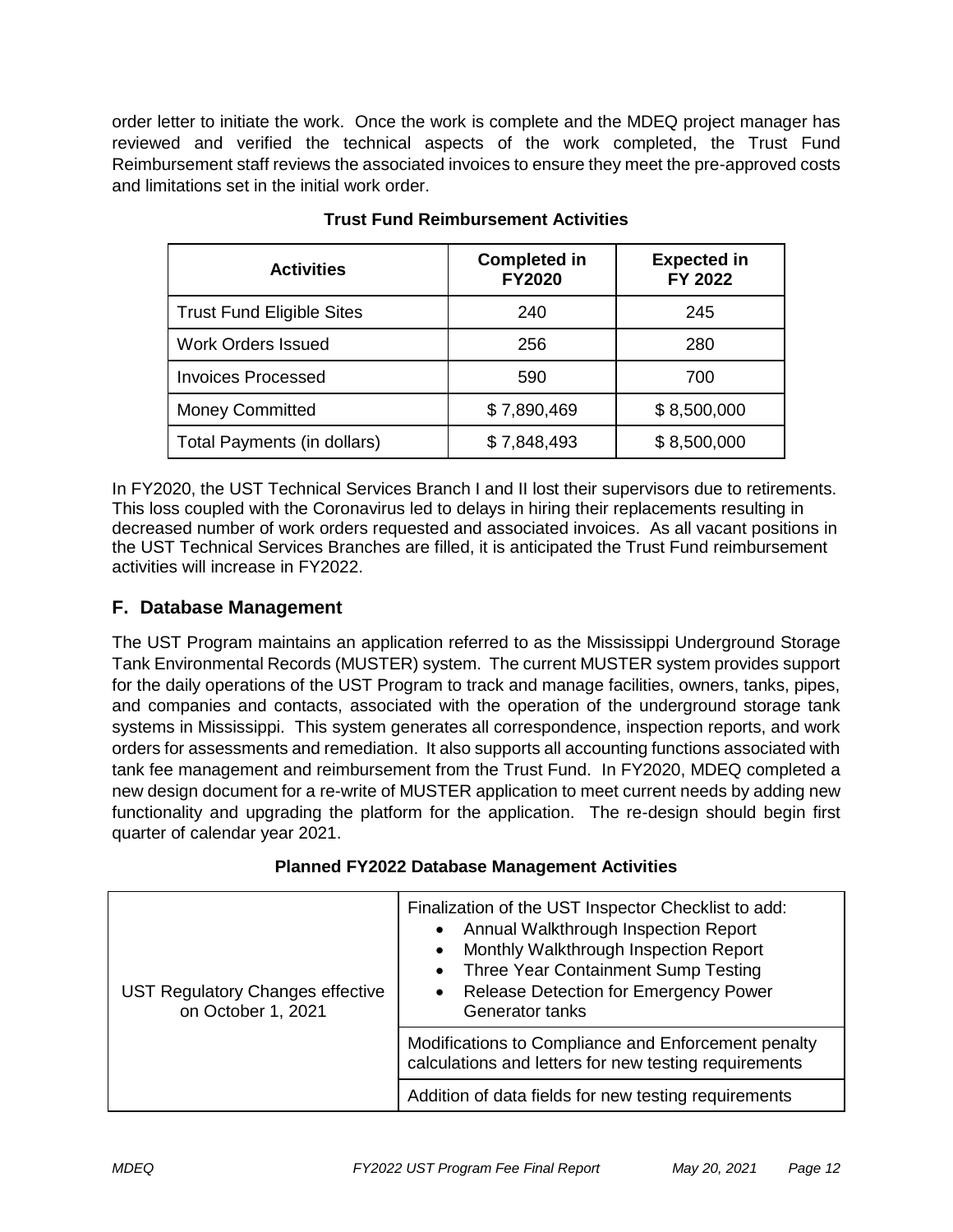|                               | Modification to Compliance Assistance Program data                                                                                        |
|-------------------------------|-------------------------------------------------------------------------------------------------------------------------------------------|
| <b>Trust Fund Regulations</b> | Modification to Trust Fund Reimbursement and<br>Technical data fields in accordance with regulatory<br>changes                            |
| Application Improvements      | 200 proposed modifications to the existing application to<br>provide more advanced tracking, processing, and<br>coordination of UST data. |

#### **V. FISCAL YEAR 2022 UST PROGRAM STAFFING NEEDS**

Staffing Requirements

The following table summarizes the staffing requirements that provide the basis for personnel service expenditure estimates in the Fiscal Year 2022 budget projection:

| <b>Functions</b>                    | <b>Budget Code</b> | <b>Number FTEs</b> |  |
|-------------------------------------|--------------------|--------------------|--|
| <b>Compliance and Enforcement</b>   | 1870               | 4.8                |  |
| Outreach and Registration           | 1880               | 1.5                |  |
| <b>UST Planning</b>                 | 1880               | 0.8                |  |
| Fee Administration                  | 1880               | 0.7                |  |
| <b>Certified Contractor Program</b> | 1880               | 0.8                |  |
| <b>Trust Fund Reimbursement</b>     | 1880               | 3.2                |  |
| <b>Field Inspections</b>            | 5870               | 1.2                |  |
|                                     | 6870               | 1.15               |  |
|                                     | 7870               | 2.3                |  |
| Database Management                 | DID                | 1.3                |  |